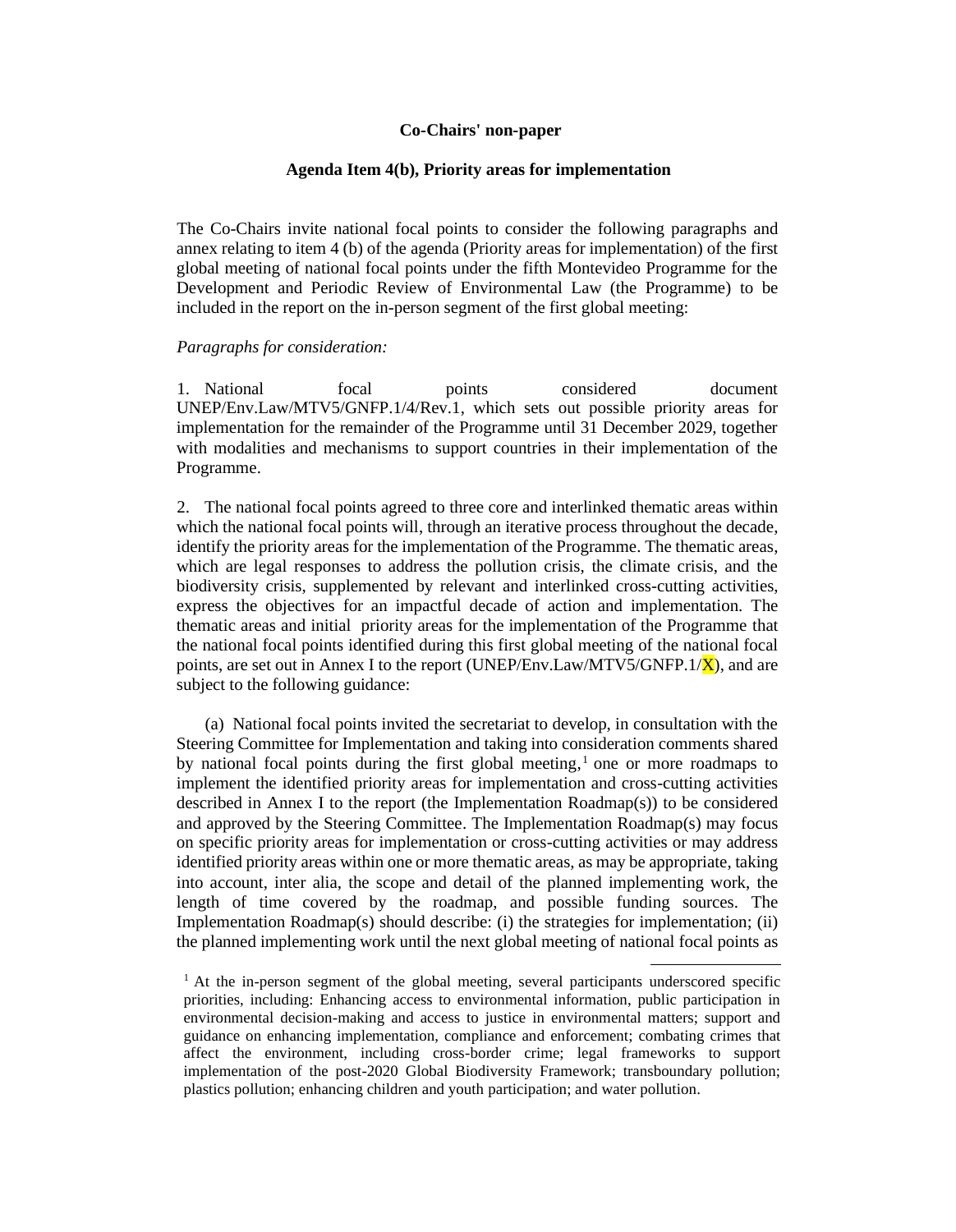well as work planned or anticipated in later time periods, as appropriate; (iii) how the implementing work will be conducted; (iv) the estimated cost of the planned implementing work; and (v) intended outcomes, which should be clearly defined, measurable, verifiable, and results-orientated.

(b) Priority areas and activities under the Programme should be implemented considering needs expressed by countries, including through technical legal assistance requests received through the UNEP Law and Environment Assistance Platform and across categories and criteria listed in Annex II. National focal points noted that areas or activities that are not included in the priority areas and activities referred to in the Annex I to this report may be considered by the secretariat, in consultation with the Steering Committee for Implementation.

3. Several participants noted paragraph 16 of the political declaration of the special session of the United Nations Environment Assembly to commemorate the fiftieth anniversary of the establishment of the United Nations Environment Programme, which invites Member States and members of specialized agencies to increase their support to the Programme. National focal points invited the secretariat to prepare and provide an estimate of resources needed to implement the Programme and the Implementation Roadmap(s).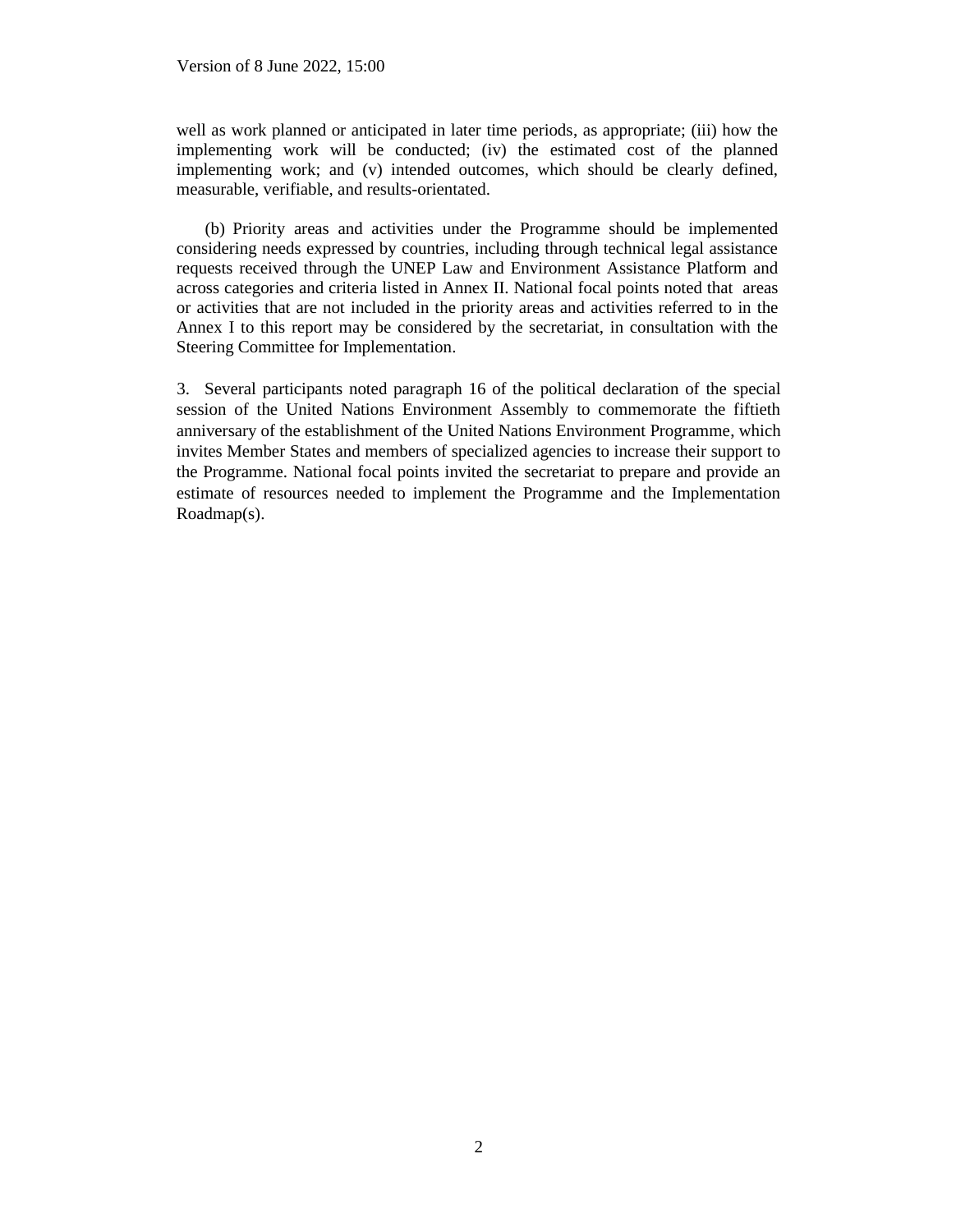*Annexes for consideration:*

## **Annex I**

## **Priority areas for implementation of the Programme and cross-cutting activities**

- A. Strategies relevant to the thematic areas for implementation of the Programme:
	- 1. In collaboration with relevant partners and stakeholders, and in cooperation, as appropriate, with the secretariats of multilateral environmental agreements to ensure the mutual supportiveness of efforts, support countries to strengthen, develop or implement appropriate legal instruments and frameworks and build the related capacity to prevent, control and manage pollution of the air and of freshwater, marine, coastal and terrestrial environments that could affect the environment and human health. This may include the development of domestic enforcement mechanisms to support goals consistent with multilateral environmental agreements and those of other existing frameworks on chemicals and waste;
	- 2. In collaboration with relevant partners and stakeholders, support countries to strengthen, develop or implement appropriate legal and institutional frameworks at the subnational or national level and build the related capacity to mitigate and adapt to climate change, contributing to the goals of the Paris Agreement and other relevant multilateral environmental agreements;
	- 3. In collaboration with relevant partners and stakeholders, and in cooperation, as appropriate, with the secretariats of multilateral environmental agreements, support countries to strengthen, develop or implement appropriate legal and institutional frameworks and build related capacity regarding the implementation of relevant goals and commitments under biodiversity-related conventions and other agreements, including the post 2020 global biodiversity framework that is expected to be adopted in 2022 by the Conference of the Parties to the Convention on Biological Diversity at its fifteenth meeting.
- B. Thematic areas for the implementation of the Programme:
	- 1. Thematic area 1: legal responses to address the pollution crisis, including the following initial priority areas the national focal points identified:
	- (a) Legal responses to address the air pollution crisis;
	- (b) Legal responses to address waste pollution; and
	- (c) Legal responses to enhance compliance and enforcement to address pollution.
	- 2. Thematic area 2: legal responses to combat the climate crisis, including the following initial priority areas the national focal points identified:
	- (a) Preparation of a report for the national focal points on options for clearly defined priority areas to combat the climate crisis that would avoid duplicating or disrupting global climate change negotiations.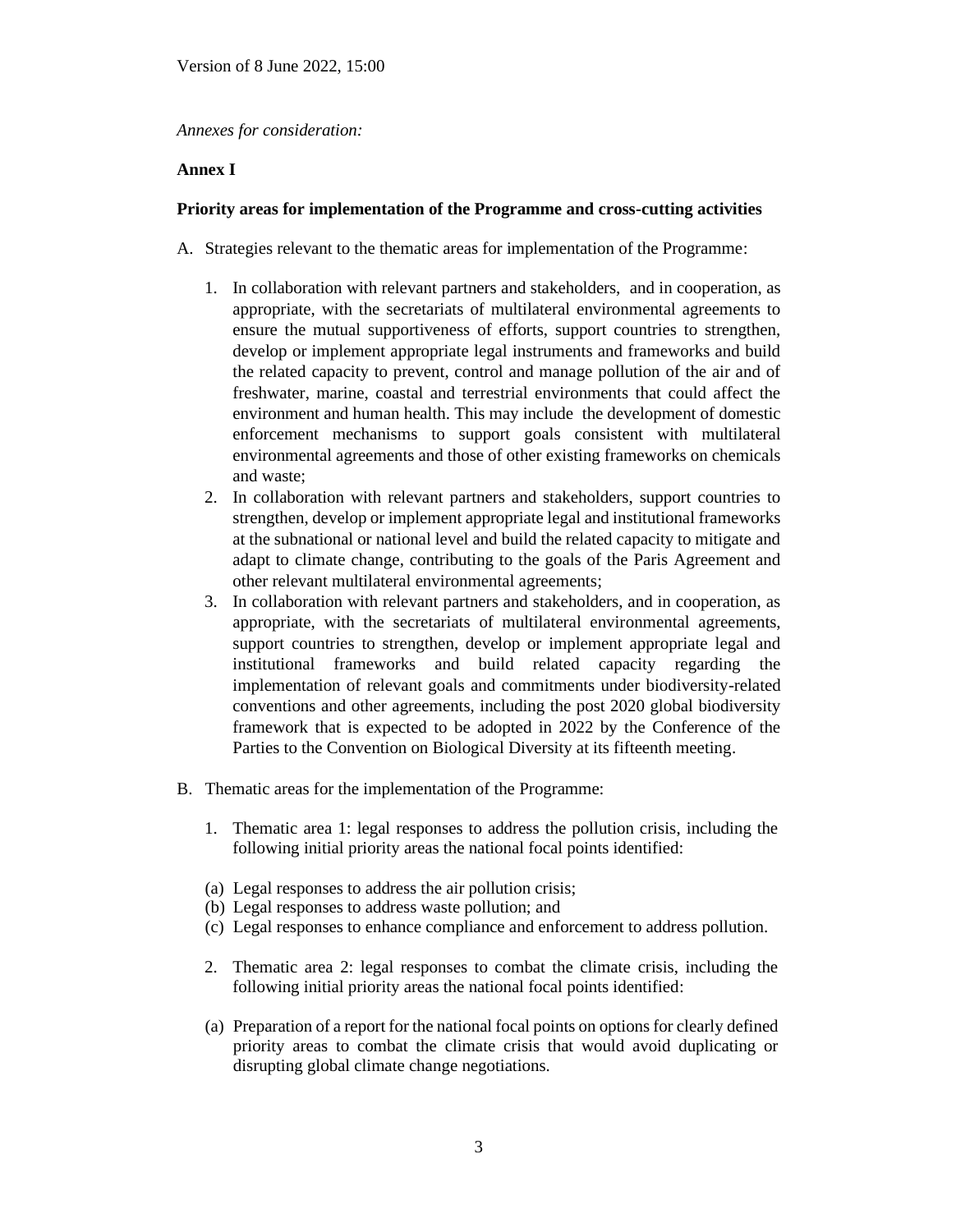- 3. Thematic area 3: legal responses to combat the biodiversity crisis, including the following initial priority areas the national focal points identified:
- (a) Legal responses to combat crimes that affect the environment, including crossborder crime; and
- (b) Preparation of a report for the national focal points on options for clearly defined priority areas to combat the biodiversity crisis considering country needs and possible funding sources.
- C. Strategy relevant to the cross-cutting activities for implementation of the Programme:
	- 1. In collaboration with relevant partners and stakeholders, support countries to advance environmental rule of law through cross cutting and integrated activities that help to address the triple planetary crisis, including by providing support to implement multilateral environmental agreements, in cooperation with the secretariats of multilateral environmental agreements, as appropriate, to ensure the mutual supportiveness of efforts that are consistent with the vision, objectives and strategic activities of Montevideo Programme V.
- D. Cross-cutting activities for the implementation of the Programme: integrated legal responses to address the three planetary crises relating to climate change, biodiversity, and pollution:
	- 1. Enhancing access to environmental information, public participation in environmental decision-making and access to justice in environmental matters; and
	- 2. Strengthening education and capacity-building in environmental law.